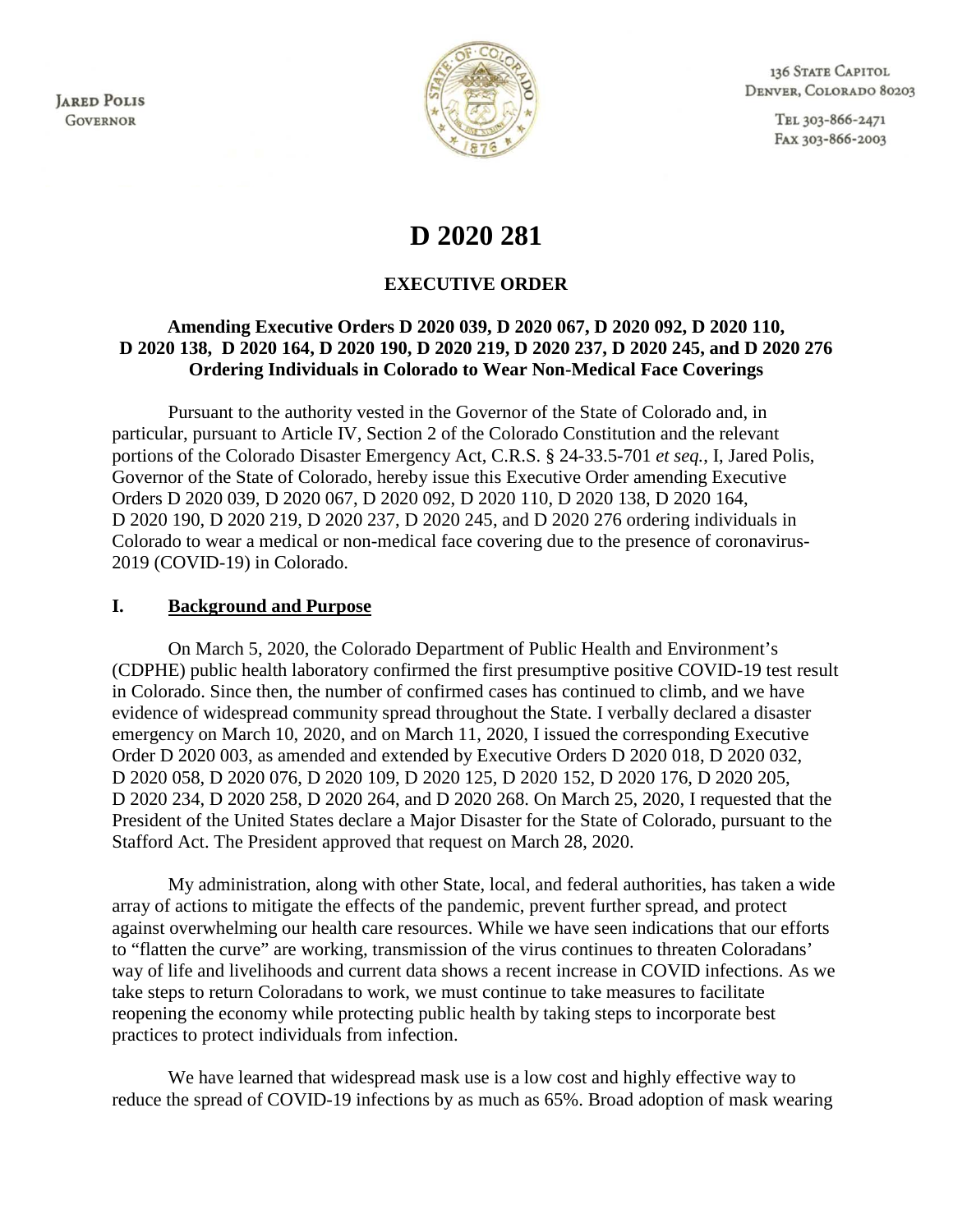in Colorado may have significant economic benefits by allowing the State to prevent re-closures of businesses and schools and, ultimately, return to our normal lives more quickly. A recent study from Goldman Sachs concluded that a federal mask mandate could save the U.S. economy from taking a 5% hit to the Gross Domestic Product (GDP). When I first implemented this Executive Order, thirty-nine Colorado counties and municipalities already had mandatory mask orders in place.

Under Executive Order D 2020 110, mask wearing is mandatory for employees, contractors, and others providing services for Mass Transportation Operations and Critical Businesses as well as for State and county employees and the individuals they serve at Government Offices and Facilities. These requirements remain intact with this Executive Order.

This Executive Order amends Executive Orders D 2020 039, D 2020 067, D 2020 092, D 2020 110, D 2020 138, D 2020 164, D 2020 190, D 2020 219, D 2020 237, D 2020 245, and D 2020 276 to protect Coloradans by requiring individuals in Colorado to wear a non-medical face covering over their nose and mouth, subject to several exceptions.

## **II. Amendments**

Executive Order D 2020 039, as amended and extended by Executive Orders D 2020 067, D 2020 092, D 2020 110, D 2020 138, D 2020 164, D 2020 190, D 2020 219, D 2020 237, D 2020 245, and D 2020 276, is amended as follows:

- 1. Strike the word "moving," in Section II.G.
- 2. Add a new Paragraph 9 to Section II.M. that states the following:

Individuals who are alone in a room.